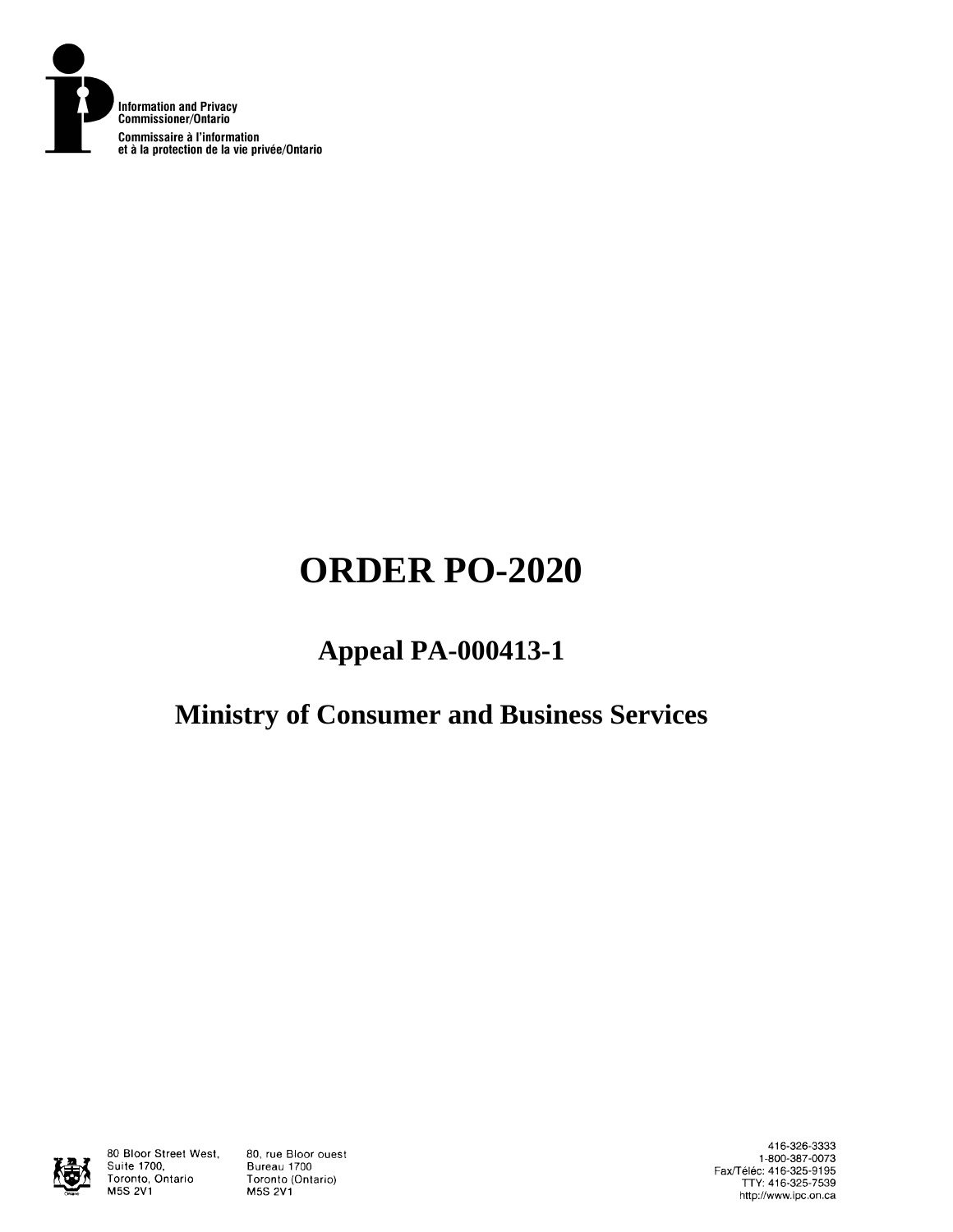## **BACKGROUND:**

The appellant and the primary affected party in this appeal are manufacturers of boilers and major competitors in the Ontario market.

Until June 2001, the *Operating Engineers Act* (the *OEA*), administered by the (then) Ministry of Consumer and Commercial Relations (MCCR), governed the operation of boilers in Ontario, and required that those with a water content over a specified amount be supervised by an operating engineer. The administration of the *OEA* was transferred in May 1997 from MCCR to the Technical Standards and Safety Authority (the TSSA), which was set up as an entity independent of MCCR (now the Ministry of Consumer and Business Services) (the Ministry). In June 2001, the *OEA* was superseded by the *Technical Standards and Safety Act, 2000* (*TSS Act*).

The appellant and the primary affected party submitted competing bids in 1997 for a contract to install boilers in a named hospital. A condition of the tender was that the boilers have a water content below the threshold requiring engineering supervision. The hospital awarded the contract to the primary affected party. After the boilers were installed, the hospital alleged that the water content of the boilers exceeded the threshold limits and commenced an action (the litigation) in that regard against a number of parties including the primary affected party. The primary affected party then brought third party claims against the TSSA and the Ministry. The appellant was not involved in the litigation. In March 2000 the primary affected party and the TSSA entered into a settlement agreement with respect to the litigation.

## **NATURE OF THE APPEAL:**

This appeal arises from a request made by the appellant to the Ministry under the *Freedom of Information and Protection of Privacy Act* (the *Act*) for records relating to the regulation of boilers under the authority of the TSSA and MCCR, including records relating to the granting of exemptions from the *OEA*, and records relating specifically to the primary affected party.

The Ministry identified 197 responsive records (consisting of 2,553 pages) and granted access to one record (Record 87), a two-page letter written by the appellant. The Ministry advised that it was withholding the balance of the records on the basis of the exemptions at sections 22 (information available to the public), 17 (third party commercial information), 13 (advice to government) and 19 (solicitor-client privilege) of the *Act*. The appellant appealed the Ministry's decision.

During mediation, the Ministry disclosed to the appellant a number of records (Records 1-8, 51, 66-68, 70, 71, 106, 160, 180 and 182) for which it had claimed the exemption at section 22 for "publicly available" information. Also during mediation, the appellant further narrowed the scope of the appeal to include only four records, numbered 75, 80, 91 and 92. In addition, the Ministry advised that it was relying only on the exemption at section 17 to withhold the four records. The appellant later claimed that there is a compelling public interest in disclosure of the records, pursuant to section 23 of the *Act*.

Also during mediation, the primary affected party became aware that the Ministry had disclosed to the appellant a number of records relating to the litigation. The primary affected party then wrote to the Ministry expressing its concern about the disclosure of these records, and asked the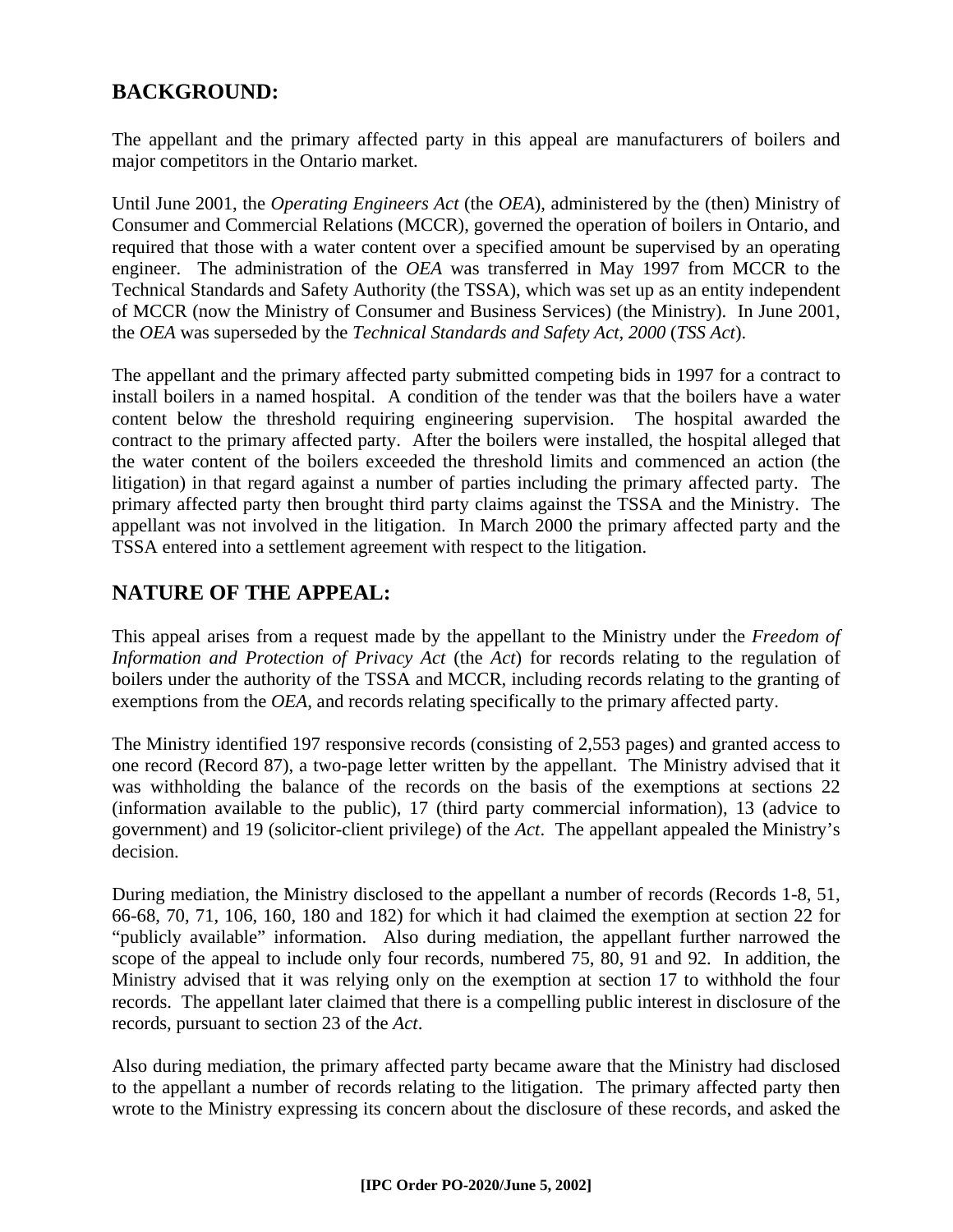Ministry to provide it with an index of these records and to direct the appellant to return them to the Ministry. The primary affected party subsequently filed an appeal (Appeal Number PA-000370-1) with this office regarding the Ministry's disclosure of records to the appellant.

This office sent a Notice of Inquiry setting out the issues in this appeal initially to the Ministry, the primary affected party, a second affected party, and the TSSA. The Ministry, the primary affected party and the TSSA provided representations. This office then sent to the appellant a Notice of Inquiry together with the non-confidential portions of the representations of the Ministry, the primary affected party and the TSSA. The appellant provided representations that were then shared with the Ministry, the primary affected party and the TSSA, all of which sent in reply representations.

In its representations, the appellant indicated that it is seeking access only to Records 75, 80, and 92.

### **RECORDS:**

The three records remaining at issue are described below.

Record 75 consists of the minutes of a meeting held in May 1992 between representatives of MCCR and the primary affected party.

Record 80 is a report, dated June 20, 1986, compiling the results of tests conducted on the primary affected party's boilers.

Record 92 is an agreement, dated March 1, 2000, between the primary affected party and the TSSA to settle a third party claim arising from the litigation.

### **DISCUSSION:**

#### **CUSTODY OR CONTROL**

Section 10(1) of the *Act* provides a right of access to a record "in the custody or under the control" of an institution. The TSSA submits that the records are not "in the custody or under the control" of the Ministry and that, therefore, the appellant does not have a right of access to them. This office asked the TSSA and the Ministry to provide representations in response to a series of questions regarding the "custody or control" issue under section  $10(1)$ . The TSSA was also referred to pertinent authorities under each question, where appropriate. These questions reflect a purposive approach to the "custody or control" question under section 10(1) (see Orders MO-1237 and MO-1251 under the *Act*'s municipal counterpart).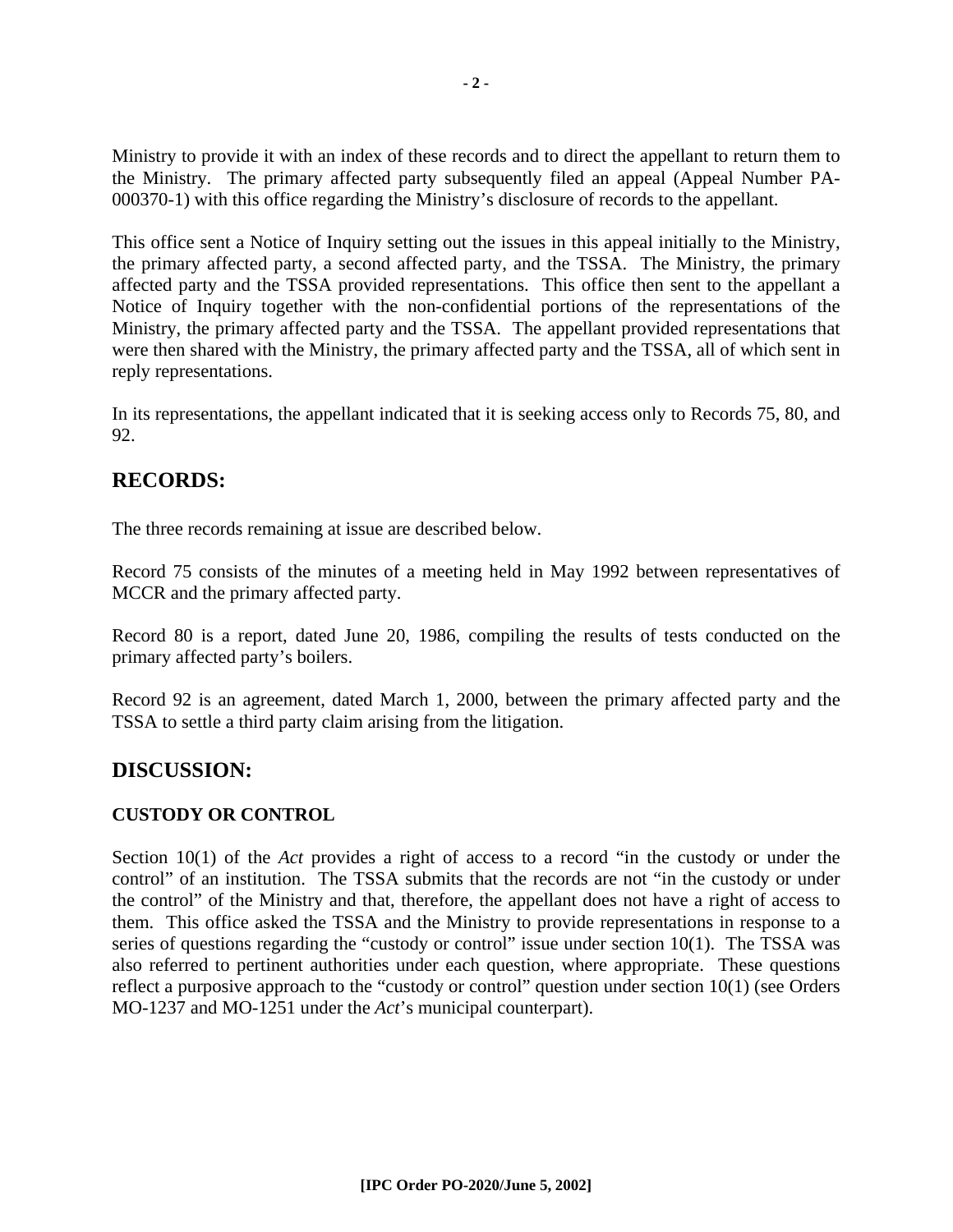Specifically, the TSSA submits:

These Records belong to and are in the custody and control of the [TSSA]. While copies of these Records are in the possession of [the Ministry], these Records are not in the custody or control of the Ministry.

TSSA acquired custody and control of [Records 75 and 80] on May 5, 1997 when the administration of the [*OEA*] and the *Energy Act* [the *EA*] were transferred from [MCCR] to TSSA pursuant to the *Safety and Consumer Statutes Administration Act, 1996* and subject to the Administrative Agreement, dated January 13, 1997, between Her Majesty the Queen in Right of Ontario as represented by the Minister of Consumer and Commercial Relations and TSSA (the "Administrative Agreement").

Under Section 11(2) of the Administrative Agreement . . ., when TSSA took custody of the records and information provided to it by the Minister of Consumer and Commercial Relations on May 5, 1997, TSSA became the sole owner and custodian of all such records and information and could use them for its legitimate purposes in the administration of the [*OEA*] and the *EA*. [Records 75 and 80] were part of the records and information that TSSA took custody of from the Minister on May 5, 1997.

Record No. 92 was created in 2000. Under section 11(1) of the Administrative Agreement . . . Record No. 92 is the property of TSSA.

TSSA is not an "institution" as such term is defined in the [*Act*]. It is not a ministry of the Government of Ontario and it is not an "agency, board, commission, corporation or other body designated as an institution in the regulations" to the [*Act*]. Therefore TSSA is not bound by the [*Act*]. TSSA has its own Access and Privacy Code . . . under which TSSA regards these Records as confidential and not able to be disclosed to a member of the public.

The TSSA also submits:

- the records were created by the TSSA, not the Ministry;
- the TSSA intended to use the records "for the purposes of the TSSA and [the primary affected party]", and they were not created with the intention of giving them to the Ministry;
- the records were voluntarily provided to the Ministry, and were not provided pursuant to a statutory or employment requirement;
- no Ministry officer or employee is holding the records for the purposes of his or her duties as an officer or employee;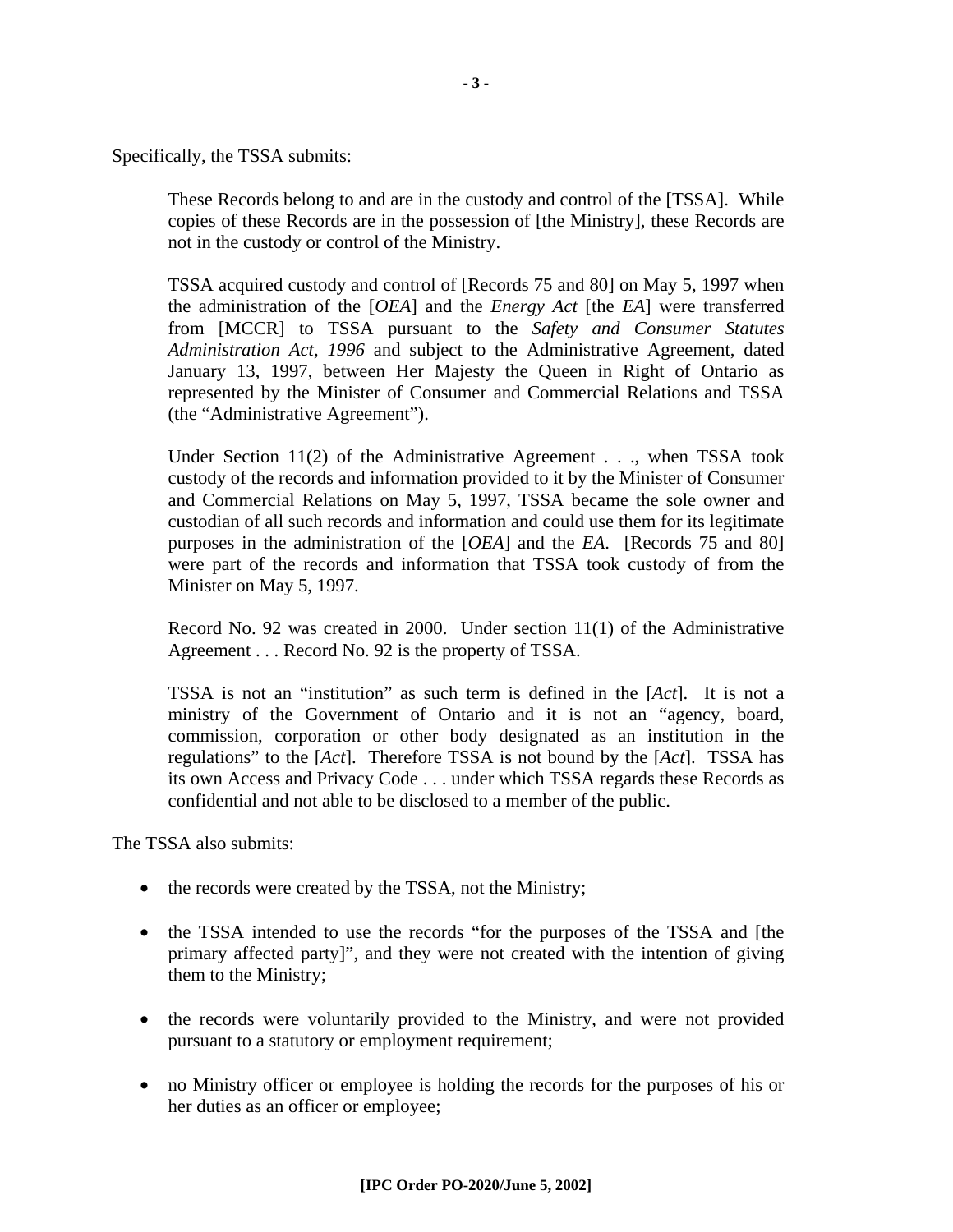- the Ministry has no right to possess the records;
- the content of the records does not relate to the Ministry's mandate and functions, except to the extent that the Ministry's mandate and functions have been delegated to the TSSA;
- the Ministry has no right to regulate the use of the records;
- the records have not been relied upon by the Ministry, except perhaps for background and technical information to enable the Ministry to prepare a defence in litigation; and
- the Ministry has the authority to dispose of its copy of the records, but only the TSSA has the authority to dispose of the original records.

Finally, the TSSA submits:

These Records were provided in confidence to the Ministry that they would be used for the purpose of enabling the Ministry to prepare its defence or participate in litigation as provided in Section 12(2) of the Administrative Agreement . . . TSSA would not disclose these Records under its own Access and Privacy Code. TSSA only released them to the Ministry with the expectation and the implicit understanding that they would be used for the specific purposes spelled out in the Administrative Agreement. Although TSSA gave possession of copies of the Records to the Ministry to be used for a specific purpose, TSSA did not give up custody and control of the Records to the Ministry, because they belong to TSSA. The mere granting of possession of copies of the Records to the Ministry should not be construed as the abrogation of TSSA's ownership rights and custody and control rights over the Records.

The primary affected party also takes the position that the records are not in the custody or under the control of the Ministry, for reasons similar to those advanced by the TSSA.

The Ministry disagrees with the TSSA and the primary affected party, and submits:

The indicia of custody depend upon the facts of the particular case. The [three] records are in the physical possession of the Ministry. The Ministry received these records from a third party during the course of carrying out its mandate and functions. The Ministry is responsible for the care and protection of these records and responded to the request and participated in mediation with a view to carrying out this duty.

In Order P-120 Commissioner Linden set out some criteria for determining control and custody of records. Commissioner Linden concluded that physical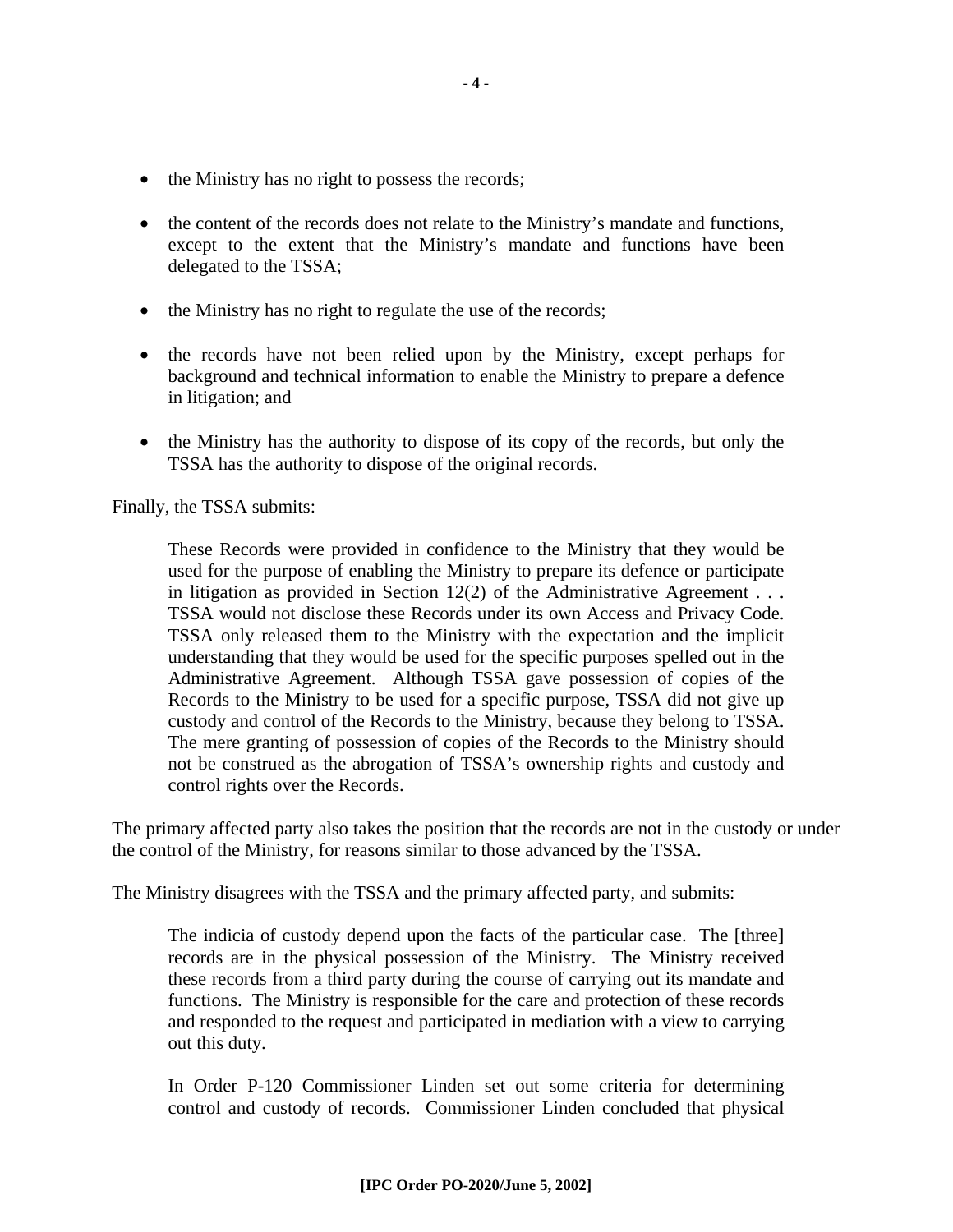possession of a record is the best evidence of custody, and only in rare cases could it successfully be argued that an institution did not have custody of a record in its actual possession. He also gave a liberal and broad interpretation of the words "custody" and "control" so as to give effect to the important purposes of the *Act*.

The Ministry submits that the case at hand is not a rare case. It is a situation in which an institution often finds itself in the course of its operations. The Ministry has responsibility for the care and protection of records received from outside entities. As stated above the Ministry has this responsibility for the records in question and has acted accordingly. The possession of these records is therefore not a matter of bare possession.

Institutions receive documents in the course of business from many "noninstitutions" for many different reasons. Commissioner Wright stated in Order P-239: "It is my opinion that to remove information originating from noninstitutions from the jurisdiction of the *Act* would be to remove a significant amount of information from the public right of access, and would be contrary to the stated purposes and intent of the *Act*."

In Order P-1105, the Inquiry Officer explains why the exclusion of such records from the operation of the *Act* would be contrary to its purpose:

To state this proposition a bit differently, the *Act* will apply to information in the custody or control of an institution notwithstanding that it was created by a third party. I accept this approach and adopt it for the purposes of these appeals.

There are innumerable individuals, organizations, agencies and businesses that interact with government institutions on a daily basis. During the course of these interactions, information about these entities often comes into the possession of these institutions. In drafting its freedom of information legislation, the government determined that such information should be subject to the provisions of the *Act*, unless the exemptions contained in the statute applied. These exemptions are designed to not only protect the interests of government institutions, but also those of third parties (such as individuals, agencies and organizations) whose information may come into the custody or control of an institution as well. Based upon the scheme of the *Act*, therefore, a third party, such as the Corporation, will have the opportunity to fully argue that its interests will be harmed by the release of such information.

In conclusion, these records were in the custody of the Ministry and responsive to the request. The Ministry denied access to the requester pursuant to section 17 of the *Act*. The Ministry acted according to the scheme contemplated by the *Act*.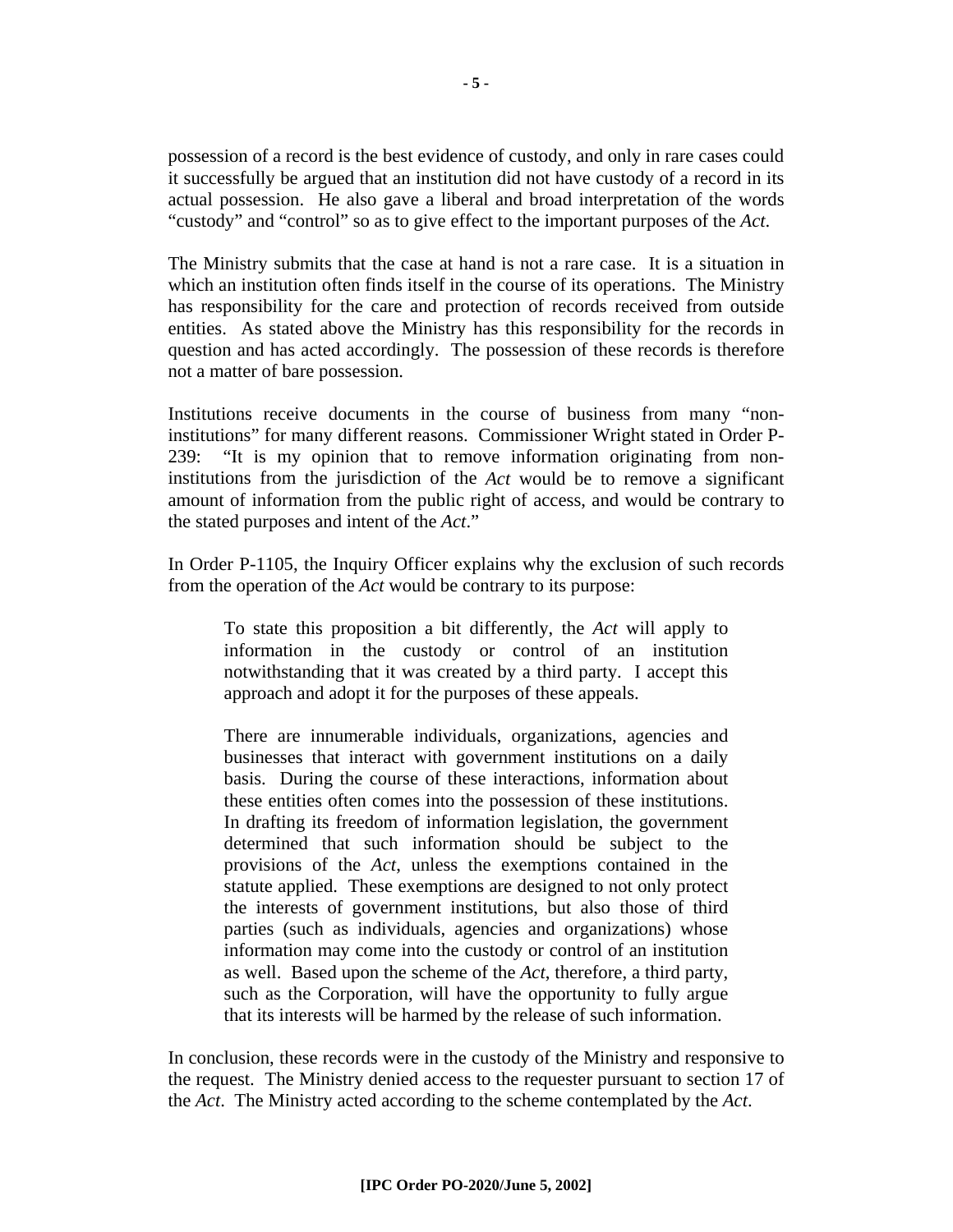In this case, it is clear that the Ministry has physical possession of the records. I agree with the Ministry's submission, based on Order P-120, that where the records are in the physical possession of the institution, this is the "best evidence" of custody, and "only in rare cases could it successfully be argued that an institution did not have custody of a record in its actual possession." I agree with the Ministry that this is not one of those rare cases.

I do not accept the TSSA's submissions for a number of reasons. First, the TSSA relies on the fact that it has possession of the "original" records, while the Ministry only has "copies". Section 10(1) of the *Act* provides a right of access to a "record", and that term is defined, in part, to mean "any record of information however recorded". Thus, the *Act* does not distinguish between "originals" and "copies". Moreover, any such distinction would be highly impractical, and contrary to the purpose and spirit of the *Act*, which suggests a broad and liberal approach to the interpretation and application of "custody and control" [see Order MO-1251; *Ontario (Criminal Code Review Board) v. Ontario (Information and Privacy Commissioner)*, [1999] O.J. No. 4072 (C.A.); and *Canada Post Corp. v. Canada (Minister of Public Works)* (1995), 30 Admin. L.R. (2d) 242 (Fed. C.A.)].

In addition, the TSSA submits that it created the records and that it "owns" them. While this may be the case, these factors are not determinative of the "custody or control" issue. The *Act* may apply to records in the custody or control of an institution, despite the fact that they were created by or are "owned" by an outside party. This is a scenario the legislature envisioned when it included the section 17 exemption in the statute, which may apply to information such as a trade secret that was formulated by and belongs to a third party.

In my view, the Ministry acquired all of the records at issue in the normal course of discharging its functions, in particular for the lawful and necessary purpose of preparing its defence and participating in the litigation. On this basis, this is not one of the rare cases former Commissioner Linden spoke of in Order P-120, and I conclude that the records are in the custody of the Ministry within the meaning of section 10(1) of the *Act*.

#### **THIRD PARTY INFORMATION**

#### **Introduction**

Section 17(1) of the *Act* reads, in part:

A head shall refuse to disclose a record that reveals a trade secret or scientific, technical, commercial, financial or labour relations information, supplied in confidence implicitly or explicitly, where the disclosure could reasonably be expected to,

(a) prejudice significantly the competitive position or interfere significantly with the contractual or other negotiations of a person, group of persons, or organization;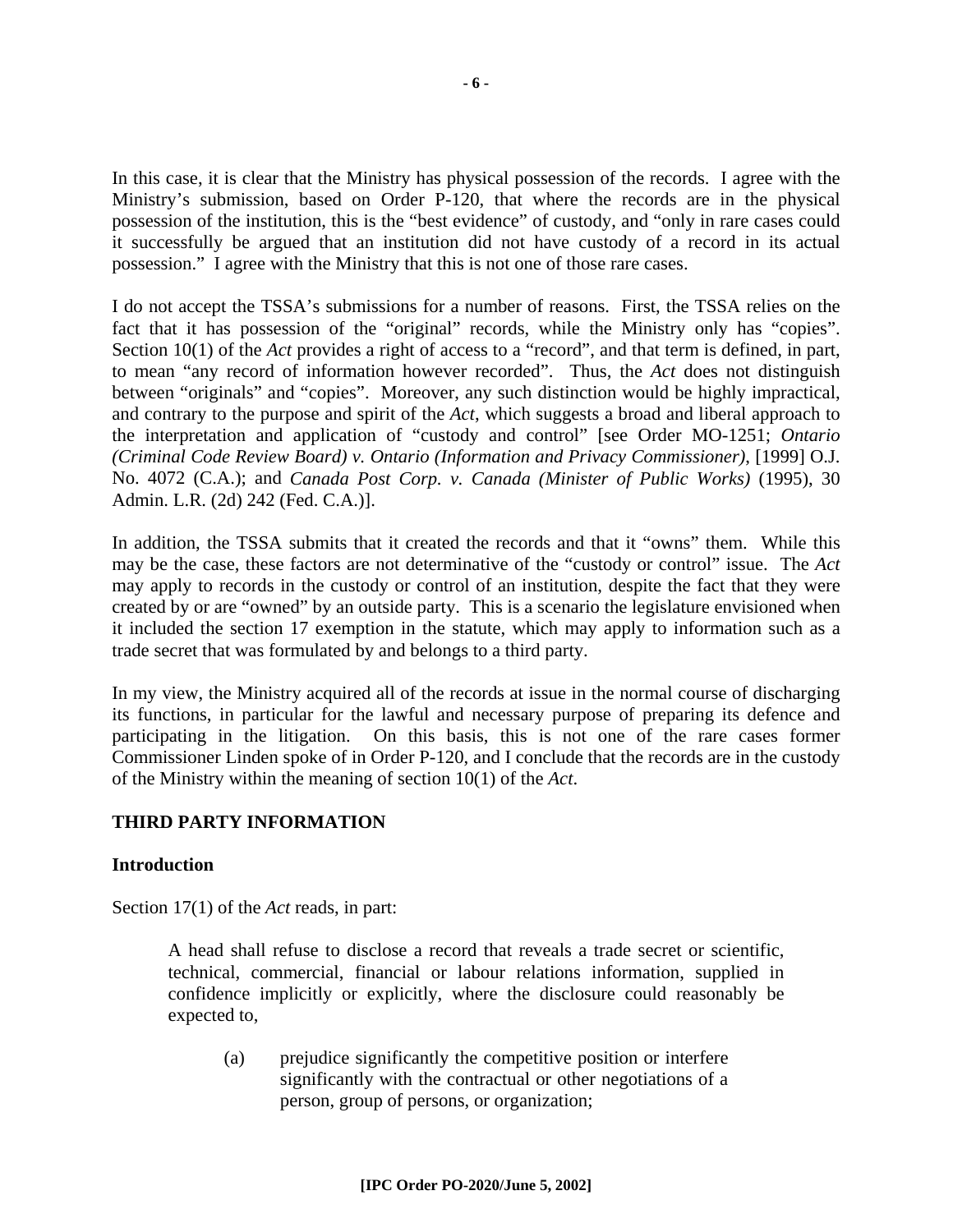- (b) result in similar information no longer being supplied to the institution where it is in the public interest that similar information continue to be so supplied;
- (c) result in undue loss or gain to any person, group, committee or financial institution or agency;

For a record to qualify for exemption under any of these sections, the parties resisting disclosure (in this case, the Ministry, the TSSA and the primary affected party) must satisfy each part of the following three-part test:

- 1. the record must reveal information that is a trade secret or scientific, technical, commercial, financial or labour relations information; **and**
- 2. the information must have been supplied to the Ministry in confidence, either implicitly or explicitly; **and**
- 3. the prospect of disclosure of the record must give rise to a reasonable expectation that one of the harms specified in paragraph (a), (b) or (c) will occur [Orders 36, P-373].

#### **Part one: type of information**

The Ministry, the primary affected party and the TSSA (I will sometimes refer to the primary affected party and the TSSA collectively as "the affected parties") submit that the records contain technical information. Previous orders of this office have defined "technical information" in section 17(1) as follows:

. . . *The Concise Oxford Dictionary* (8th ed.) defines "technical", in part, as follows:

of or involving or concerned with the mechanical arts and applied sciences.

In my view, technical information is information belonging to an organized field of knowledge which would fall under the general categories of applied sciences or mechanical arts. Examples of these fields would include architecture, engineering or electronics. While, admittedly, it is difficult to define technical information in a precise fashion, it will usually involve information prepared by a professional in the field and describe the construction, operation or maintenance of a structure, process, equipment or thing. Finally, technical information must be given a meaning separate from scientific information which also appears in section 17(1)(a) of the *Act* (see, for example, Order P-454).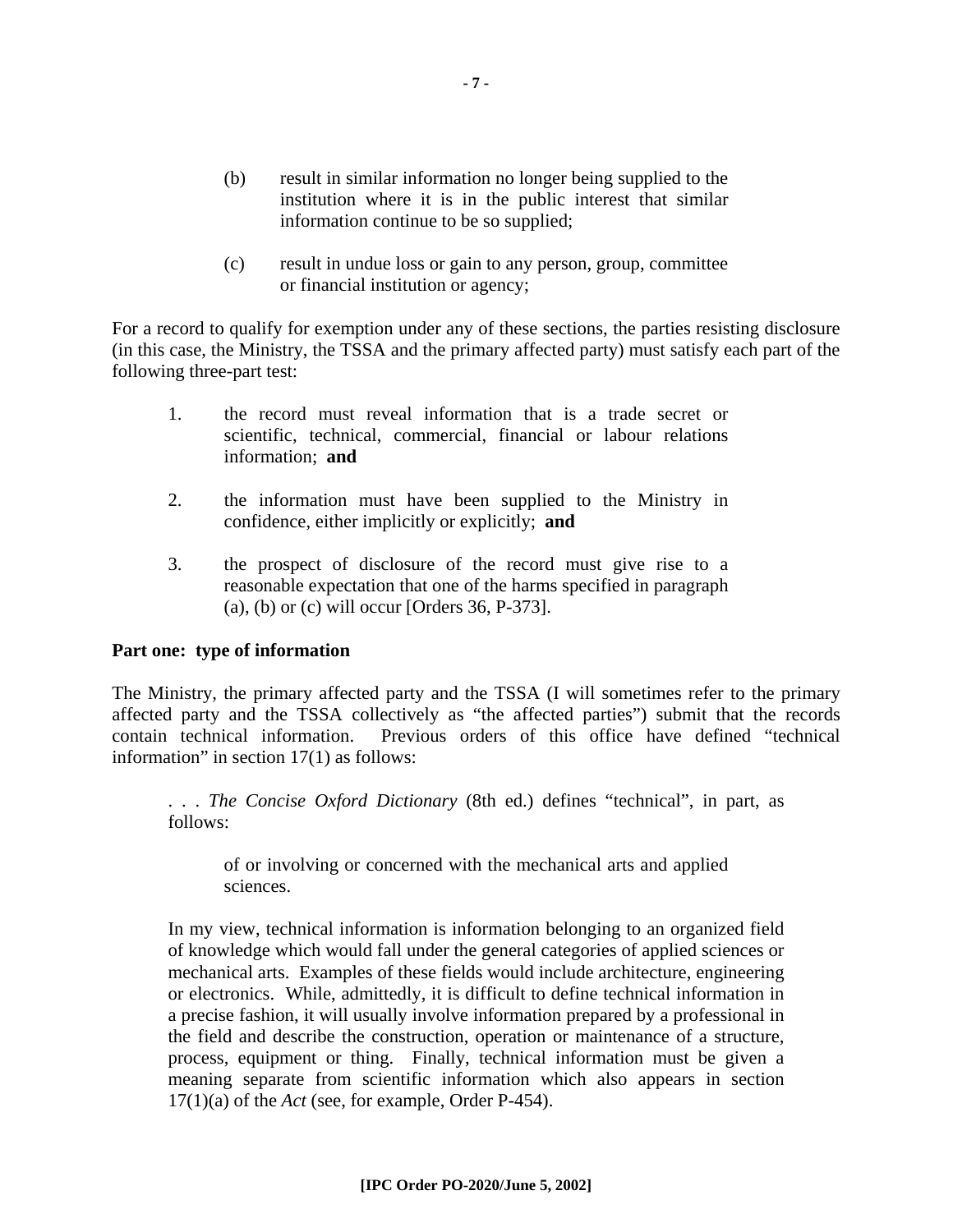I adopt this definition for the purpose of this appeal. Record 75 centres on the technical classification of the primary affected party's boilers, including their operation and design. Record 80 is a compilation of the results of tests conducted on these boilers. Record 92 is an agreement to settle aspects of the litigation and includes information about boiler design and classification. I am satisfied that all the information contained in Record 80 and portions of the information in Records 75 and 92 meet the definition of technical information. The remaining information, however, does not qualify as technical information.

The affected parties also submit that Records 75 and 92 contain commercial information, a term which was defined in Order P-493 as "information that relates solely to the buying, selling or exchange of merchandise or services".

Record 75 contains information related to the primary affected party's sales and its marketing strategy, and Record 92 includes references to and information about its customers. I find that portions of both records contain commercial information within the meaning of section 17(1). However, I do not accept that Records 75 and 92, in their entirety, constitute commercial information. While the records as a whole have some connection to the primary affected party's commercial activity, not all of the information is sufficiently related to "the buying, selling or exchange of merchandise or services" to qualify as commercial information (see Order PO-2010). In addition, I am not satisfied that the remaining information in these records contains or reveals trade secrets or financial or labour relations information.

Therefore, the first part of the section 17(1) test has been met for all of Record 80, and for portions of Records 75 and 92. The remaining portions do not qualify for exemption under section 17(1) since they do not satisfy the first part of the three-part test.

#### **Part two: supplied in confidence**

#### *Supplied*

To meet the second part of the test, it must be established that the information in the records was actually supplied to the Ministry, or that its disclosure would permit the drawing of accurate inferences with respect to the information actually supplied to the Ministry (Orders P-203, P-388, P-393).

Record 75 consists of minutes of a meeting held between representatives of MCCR and the primary affected party. Although the record was not created by the primary affected party, I find that some of the portions of the record that constitute technical or commercial information reveal information that clearly on the face of the record was supplied by the primary affected party during the course of the meeting.

Record 80 is a report prepared by the primary affected party for MCCR and provided to the MCCR. Therefore, I am satisfied that all of the information in Record 80 was "supplied" to MCCR by the primary affected party.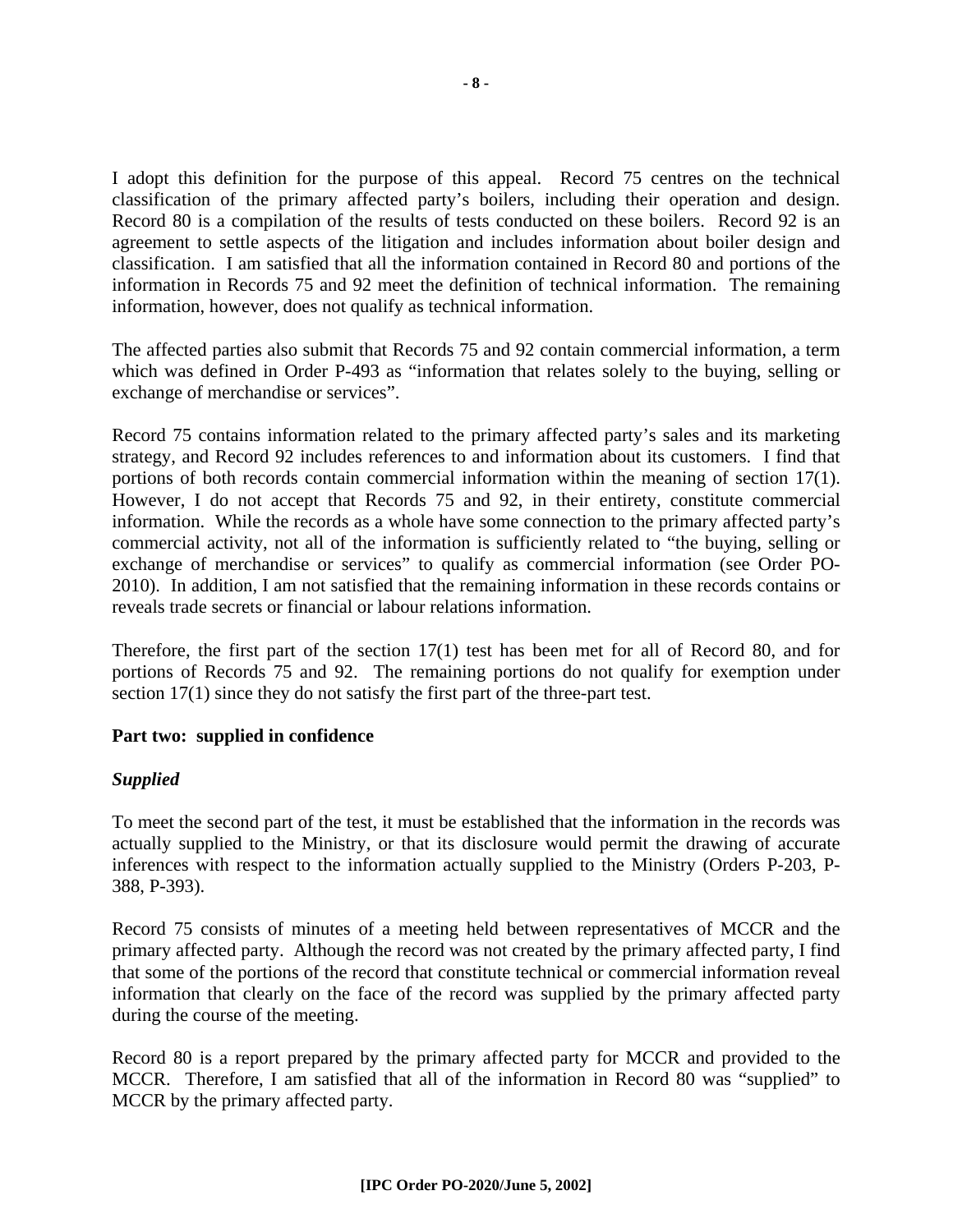Record 92 is an agreement between the primary affected party and the TSSA to settle a third party claim. Because the information in a contract is typically the product of a negotiation process between two parties, the content of contracts involving an institution and an affected party will not normally qualify as having been "supplied" for the purposes of section 17(1) of the *Act* (see, for example, Orders P-36, P-204, P-251 and P-1105). However, in this case, the agreement is between the primary affected party and a non-institution, the TSSA, and did not directly involve the Ministry. In these circumstances, the orders of this office involving contracts referred to above are not applicable, and I find that the technical and commercial information in this record was supplied to the Ministry for the purpose of part two of the section 17(1) test (see Order MO-1450).

Therefore, all of Record 80, and the portions of Records 75 and 92 that met the first part of the test, meet the "supplied" element of part two of the three-part test under section 17.

#### *In confidence*

Previous orders of this office have found that in order to determine that a record was supplied in confidence, either explicitly or implicitly, it must be demonstrated that an expectation of confidentiality existed and that it had a reasonable basis (Orders M-169 and P-1605).

The Ministry submits:

. . . the information [in Record 75] is technical in nature and supplied implicitly in confidence. A review of the record reveals that the focus of the meeting was a technical analysis of a significant component of the [primary affected] party's product. It is unlikely on the face of the document that the [primary affected] party would have participated in the discussion if it knew that its comments would be documented and disclosed to competitors. A reasonable person participating in the discussion would have expected the minutes of the meeting to remain confidential.

[Record 80] consists of a technical and scientific report commissioned by the [primary affected] party to review its product for MCCR. Based on the contents of the report there is a strong inference of a reasonable expectation of confidentiality. The [Ministry] therefore submits that the information was supplied implicitly in confidence.

The TSSA submits:

The information [in Records 75, 80 and 92] was supplied to the Ministry by the TSSA on a confidential basis during the course of litigation as part of settlement negotiations and process in a third party action [that the primary affected party] brought against the Ministry and TSSA.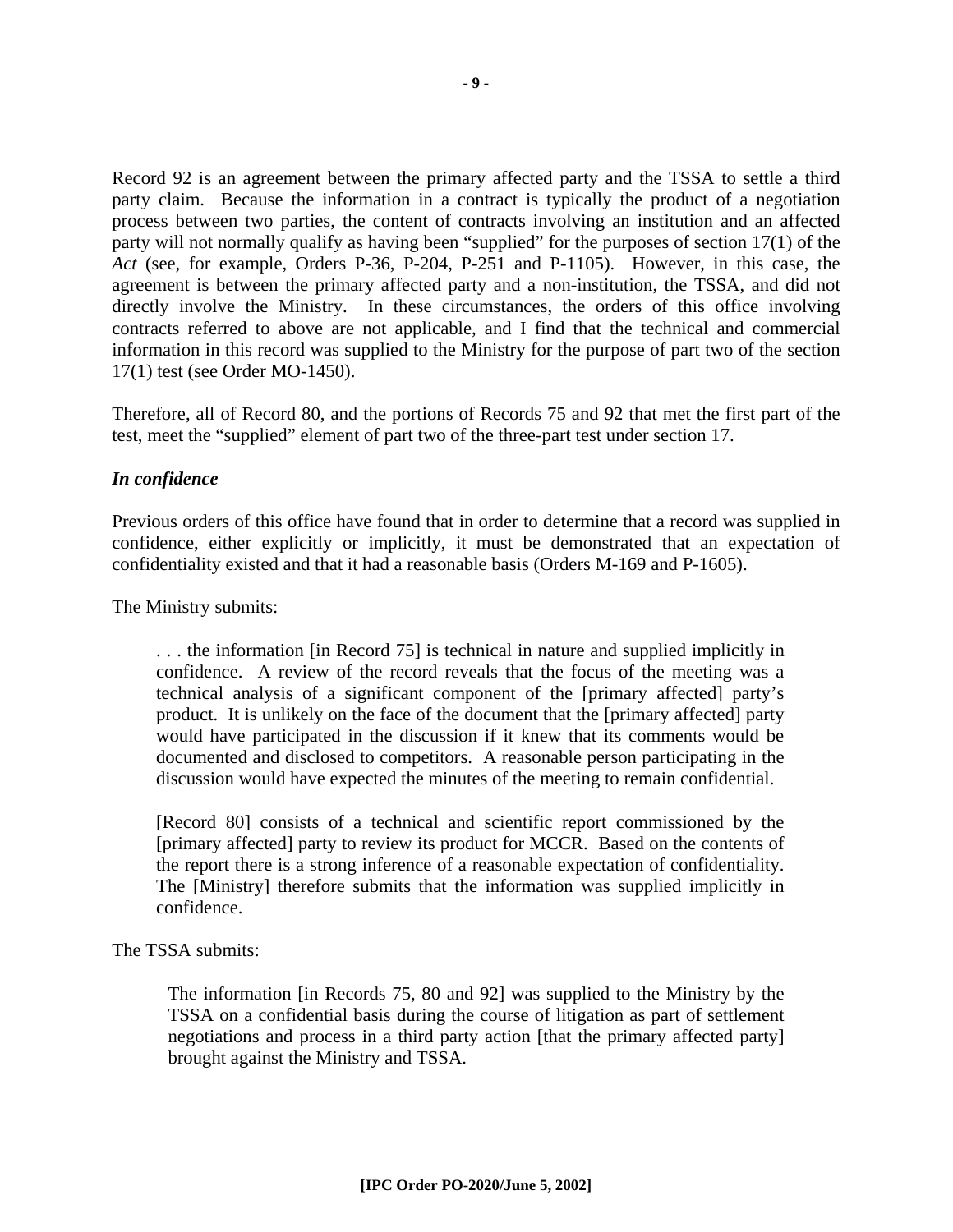. . . The TSSA supplied the Ministry with the Records implicitly in confidence so that the Ministry could obtain the necessary background and technical information to prepare its legal defence . . .

. . . This type of information is not normally available to members of the public through TSSA either through its registration process or as a result of settlement of lawsuits. Please see the attached excerpt from TSSA's Access and Privacy Code under which TSSA would treat this Record as confidential and not able to be disclosed to members of the public.

. . . Section 12 from the Administrative Agreement dated January 13, 1997 between Her Majesty the Queen in Right of Ontario as represented by the Ministry of Consumer and Commercial Relations and TSSA, provides that TSSA will cooperate with the Ministry for the purpose of the Minister's or the Crown's defence or other participation in litigation including providing documentation or information or witnesses. Although this section does not specifically contain a confidentiality obligation on the provision of information, it is submitted that one is implied with respect to the supply of necessary information between the Ministry and TSSA when litigation is involved.

The primary affected party submits:

. . . [Record 92] was entered into between the TSSA and [the primary affected party] with a tacit understanding that both parties would treat the final terms of the agreement as confidential . . . As in any negotiation, drafts of the agreement would be exchanged with an implicit understanding of confidentiality. We understand that . . . the TSSA provided a copy of [Record 92] to the Ministry on a confidential basis for their information only. The TSSA has confirmed that it considered [Record 92] to be confidential in nature. [Record 92] was not disclosed to any of the other parties to the . . . litigation. Both [the primary affected party] and the TSSA consider the terms of [Record 92] to contain highly sensitive information, and thus it would not have been disclosed to the Ministry with anything but an implicit or explicit understanding that it was confidential.

Records [75 and 80] were, in our view, provided to the Ministry as part of the . . . litigation. We do not have direct knowledge of how the Ministry obtained the documents, but it is likely the TSSA provided Records 75 and 80 to the Ministry during the litigation . . . [Records 75 and 80] would have been provided with an expectation of confidentiality . . .

Based on the representations of the Ministry, the TSSA and the primary affected party, and on the nature of the records and the surrounding circumstances, I am satisfied that the technical and commercial information in Records 75, 80 and 92 was supplied implicitly in confidence by the primary affected party to the Ministry (Records 75 and 80) and by the primary affected party to the TSSA and, in turn, the Ministry (Record 92).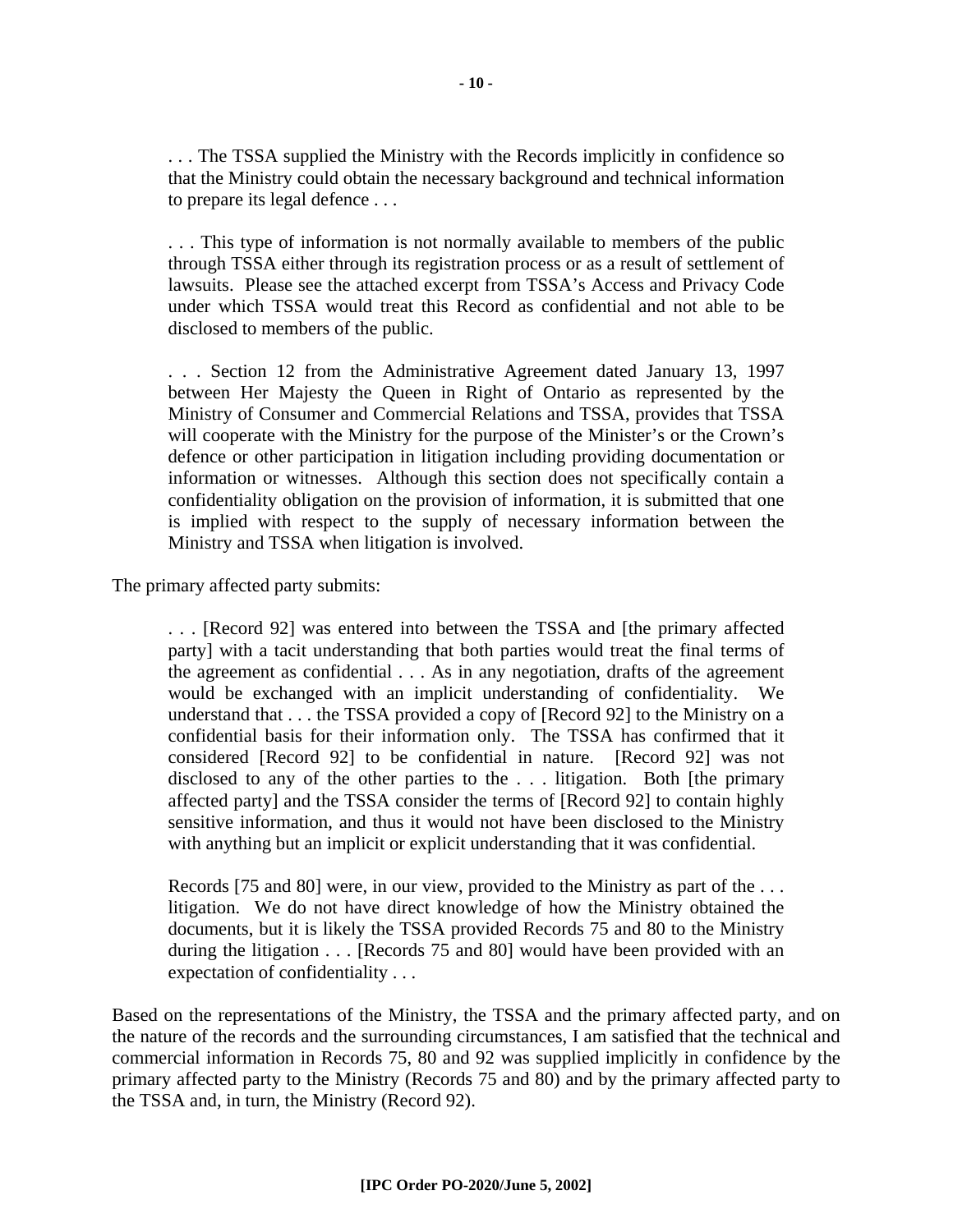#### **Part three: reasonable expectation of harm**

#### *Introduction*

To discharge the burden of proof under the third part of the test, the parties resisting disclosure must present evidence that is detailed and convincing, and must describe a set of facts and circumstances that could lead to a reasonable expectation that one or more of the harms described in section 17(1) would occur if the information was disclosed (Order P-373).

In Order PO-1747, I stated:

The words "could reasonably be expected to" appear in the preamble of section 14(1), as well as in several other exemptions under the *Act* dealing with a wide variety of anticipated "harms". In the case of most of these exemptions, in order to establish that the particular harm in question "could reasonably be expected" to result from disclosure of a record, the party with the burden of proof must provide "detailed and convincing" evidence to establish a "reasonable expectation of probable harm" [see Order P-373, two court decisions on judicial review of that order in *Ontario (Workers' Compensation Board) v. Ontario (Assistant Information and Privacy Commissioner*) (1998), 41 O.R. (3d) 464 at 476 (C.A.), reversing (1995), 23 O.R. (3d) 31 at 40 (Div. Ct.), and *Ontario (Minister of Labour) v. Big Canoe*, [1999] O.J. No. 4560 (C.A.), affirming (June 2, 1998), Toronto Doc. 28/98 (Div. Ct.)].

In my view, the Ministry, the affected parties must provide detailed and convincing evidence to establish a "reasonable expectation of probable harm" as described in paragraphs (a), (b), and (c) of section 17(1).

#### *Section 17(1)(a): prejudice to competitive position/interference with negotiations*

The primary affected party submits:

. . . [D]isclosure of [Record 92] would operate to prejudice [us] in a number of different ways . . . [T]he disclosure of the customer information set out in [Record 92] would be expected to cause harm to [us] in the hands of a competitor. Moreover, the disclosure of the testing regime agreed to between [ourselves] and the TSSA, as set out in [Record 92], could be used by a competitor to create apprehension among potential . . . customers . . .

. . . [T]he technical information contained in Records [75 and 80] is clearly sensitive information relating to the design and operation of [our] boilers which could be used by a competitor to [our] prejudice . . . Moreover, [MCCR]/TSSA policy and advice set out in Record 75 constitutes information that is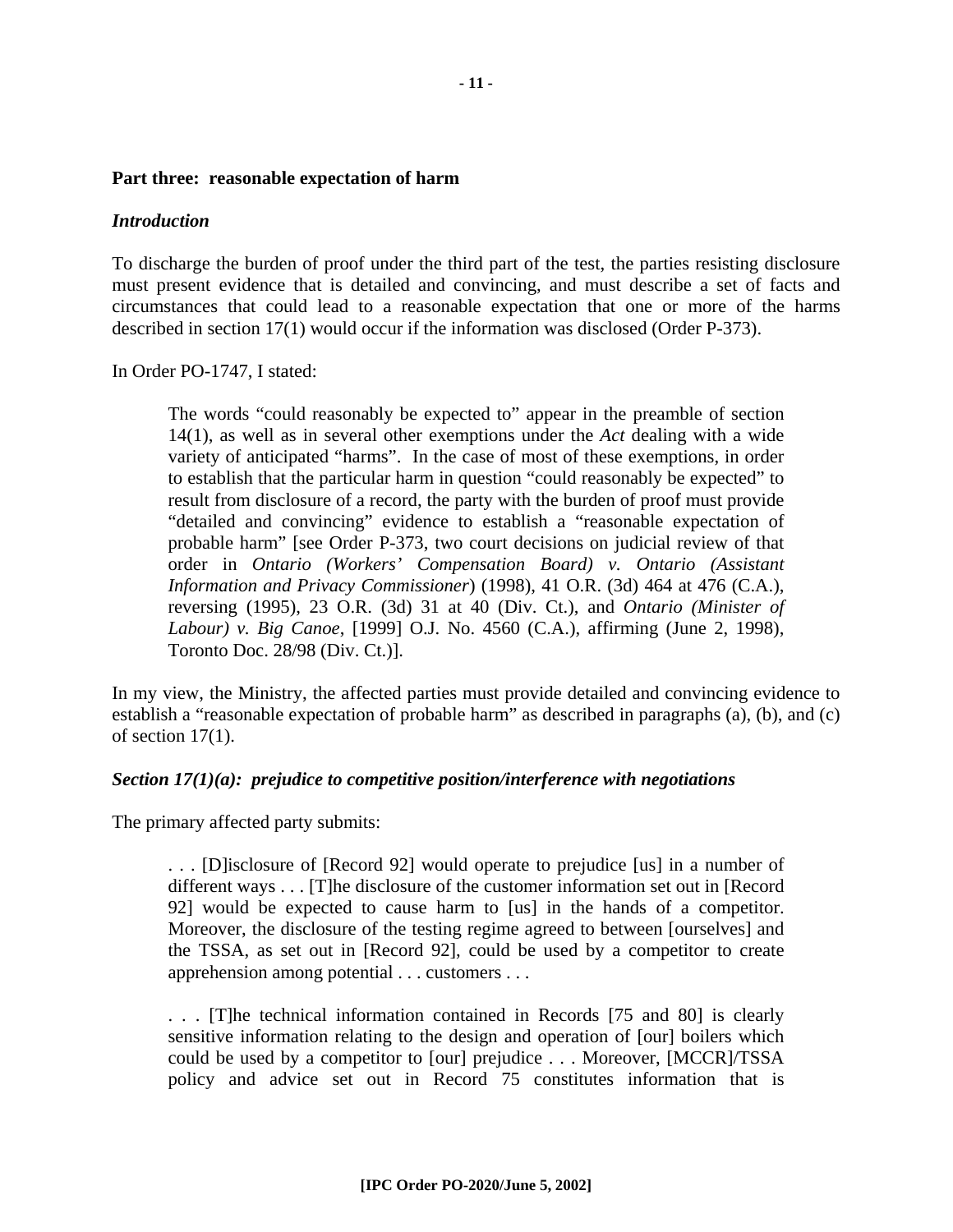commercially sensitive in the context of the coiled tube boiler marketplace, and could be used by [our] competitor to [our] prejudice in a number of ways.

The Ministry submits:

[Record 75] indicates that the technical classification of the product would impact on its competitiveness in the marketplace. The requester/appellant is a competitor of the [primary affected party]. There is a strong inference that the possession of such information by a competitor could be used to the advantage of the competitor and to the prejudice of [the primary affected party]. Since the technical classification would likely have an important effect on its position in the marketplace there is a strong inference that the prejudice would be significant.

. . . . .

[Record 80] contains a detailed technical analysis of [the primary affected party's] product. There is a strong inference on the face of the document that disclosure of this type of information to a competitor would cause significant prejudice to the competitiveness of the [primary affected party's] product . . .

The nature of the information [in Record 92] leads to a strong inference of implied confidentiality . . . [D]isclosure of this type of information could significantly prejudice the competitive position of [the primary affected party].

#### The TSSA submits:

The information contained in the Record could be used by a competitor of [the primary affected party] regarding its boiler specifications and installation to obtain a commercial advantage in the marketplace.

A competitor of [the primary affected party] could obtain information about [the primary affected party] that it would not otherwise obtain which it may use to the detriment of [the primary affected party] or any other entity who has installed a [primary affected party] boiler.

The representations of the parties resisting disclosure are vague and well below the "detailed and convincing" threshold. In similar circumstances, in Order PO-1745, I stated:

Notwithstanding my reluctance to find a reasonable expectation of the harm alleged on the basis of the evidence before me, I am prepared to infer that such harm could reasonably be expected to result based on my independent analysis of the facts and circumstances. In this connection, I refer to the judgment of the Federal Court, Trial Division in *Canada (Information Commissioner) v. Canada (Prime Minister),* [1993] 1 F.C. 427 at 478-479:

While no general rules as to the sufficiency of evidence in a s. 14 [harm to federal-provincial affairs] case can be laid down, what the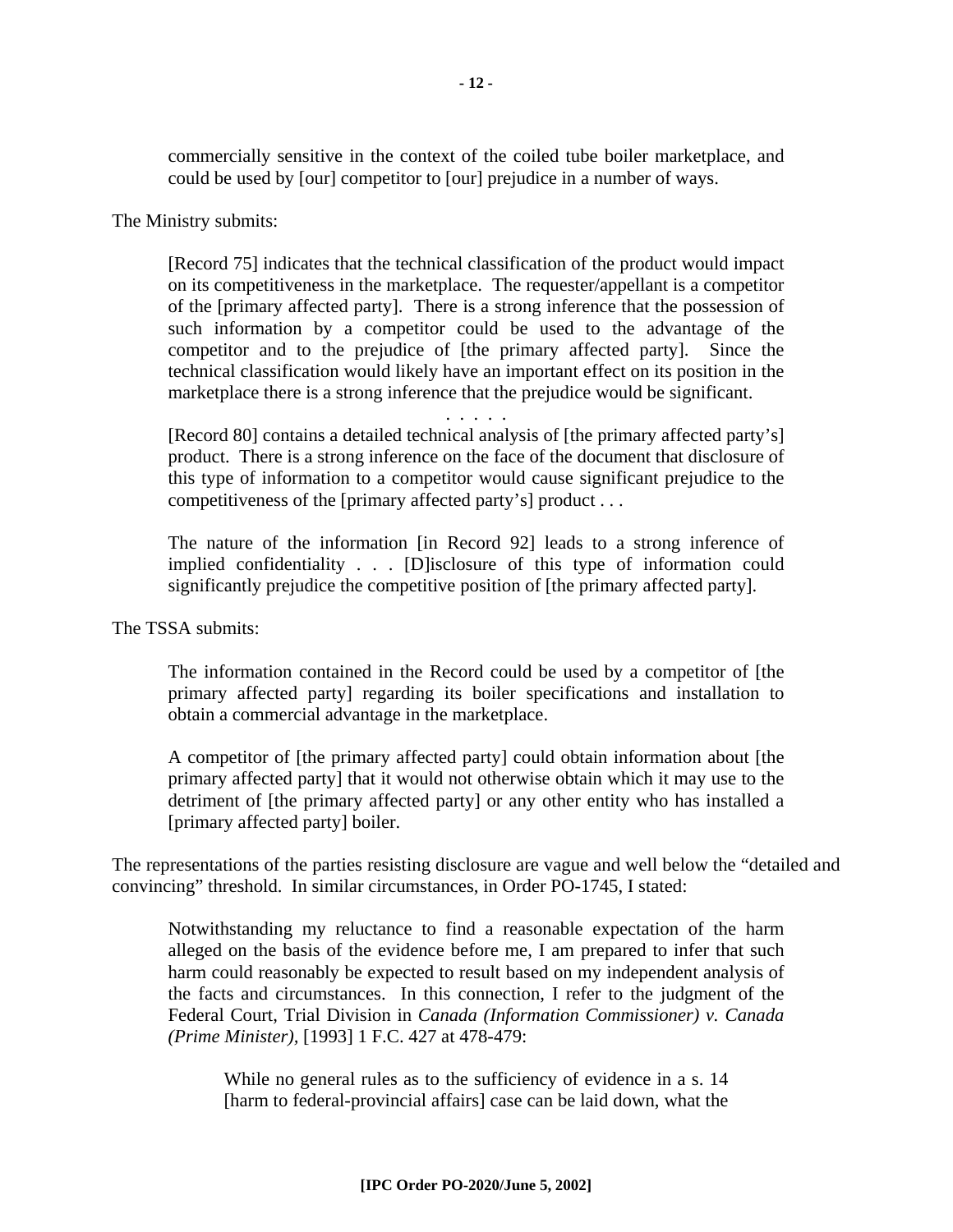Court is looking for is support for the honestly held but perhaps subjective opinions of the Government witnesses based on general references to the record. Descriptions of possible harm, even in substantial detail, are insufficient in themselves. At the least, there must be a clear and direct linkage between the disclosure of specific information and the harm alleged. The court must be given an explanation of how or why the harm alleged would result from disclosure of specific information. If it is self-evident as to how and why harm would result from disclosure, little explanation need be given. Where inferences must be drawn, or it is not clear, more explanation would be required. The more specific and substantiated the evidence, the stronger the case for confidentiality. The more general the evidence, the more difficult it would be for a court to be satisfied as to the linkage between disclosure of particular documents and the harm alleged.

In short the failure of a party resisting disclosure to provide detailed and convincing evidence will not necessarily defeat the claim for exemption where harm can be inferred from other circumstances. …. However, in my view, it would only be in exceptional circumstances that the determination of whether an exemption applies would be made on the basis of anything other than the records at issue and the evidence provided by such party in discharging its onus.

Here, based on the nature of the records at issue and the surrounding circumstances, I am satisfied that disclosure of some of the technical and commercial information in Records 75 and 92, and all of the information in Record 80, could reasonably be expected to prejudice significantly the competitive position of the primary affected person. This information reveals detailed information about the technical aspects of the primary affected parties boilers, as well as specific information concerning sales and marketing of the primary affected party's products. Clearly, this is information that a competitor would find useful in seeking a competitive advantage over the primary affected party. However, the remaining technical and commercial information in Records 75 and 92 does not satisfy the harms test, because the information is generalized and widely known, or simply because it does not reveal any specific information about the primary affected party's products.

In conclusion, I find that all of Record 80, and portions of Records 75 and 92 meet the part three "harms" test and, therefore, qualify for exemption under section 17(1) of the *Act*.

#### **PUBLIC INTEREST IN DISCLOSURE**

#### **Background**

A newspaper published articles in the 1980s referring to the primary affected party having paid for a trip overseas for a former MCCR director and his wife, and discussing changes made to boiler safety standards by MCCR that appeared to favour the primary affected party.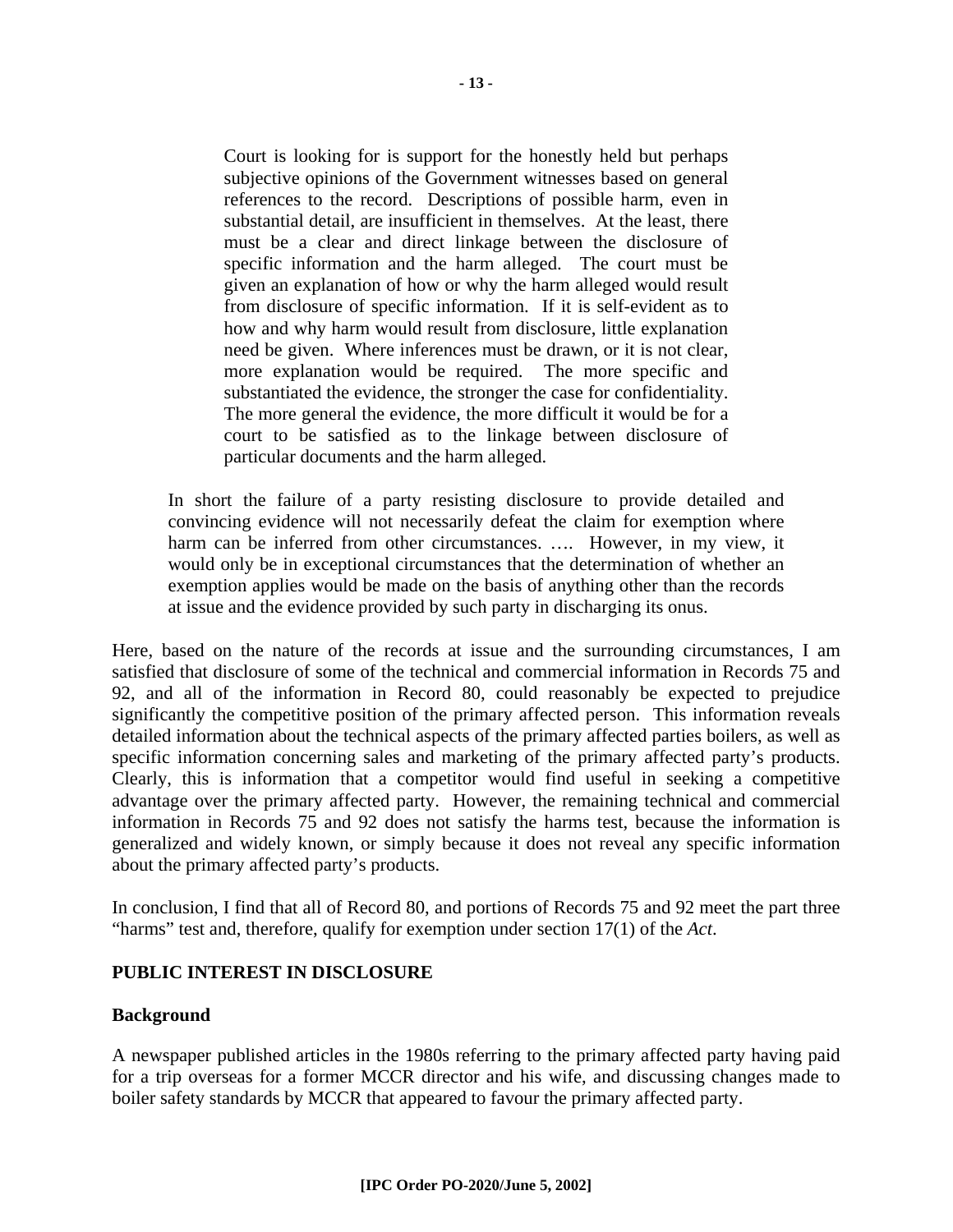In 1999, the TSSA granted a variance allowing for reduced supervision requirements for the primary affected party's boilers that were the subject of the litigation. The appellant sought to set aside the variance.

The *OEA* was repealed and replaced by the *Technical Standards and Safety Act, 2000* (the *TSS Act*). According to the primary affected party, the *TSS Act* eliminated the distinction between classifications of boilers, which would mean that the primary affected party's boilers would no longer require the granting of a variance.

#### **Introduction**

Section 23 of the *Act* reads:

An exemption from disclosure of a record under sections 13, 15, **17**, 18, 20, 21 and 21.1 does not apply where a compelling public interest in the disclosure of the record clearly outweighs the purpose of the exemption [emphasis added].

If section 23 applies, it would have the effect of overriding the application of section 17, and the appellant would have a right of access to the records at issue.

In order for section 23 to apply, two requirements must be established: there must be a compelling public interest in disclosure, and this compelling public interest must clearly outweigh the purpose of the exemption [Order P-1398, upheld on judicial review in *Ontario (Minister of Finance) v. Ontario (Information and Privacy Commissioner*) (1999), 118, O.A.C. 108 (C.A.), leave to appeal refused (January 20, 2000), Doc. 27191 (S.C.C.)].

If a compelling public interest is established, it must then be balanced against the purpose of any exemptions that have been found to apply, in this case, section 17(1). Section 23 recognizes that each of the exemptions listed, while serving to protect valid interests, must yield on occasion to the public interest in access to information that has been requested.

#### **Compelling public interest**

With respect to Records 75 and 80, the appellant submits that disclosure of these records:

. . . may provide valuable information as to whether the Ministry knew or should have known that the [primary affected party's] boilers did not comply with the regulations. The public deserves to know if government regulators were deliberately ignoring serious safety concerns respecting the [primary affected party's] boilers.

. . . . . [Record 92] may constitute another variance decision or multiple variance decisions. The public is entitled to notice of all variance decisions since they are, as described above, subject to appeal.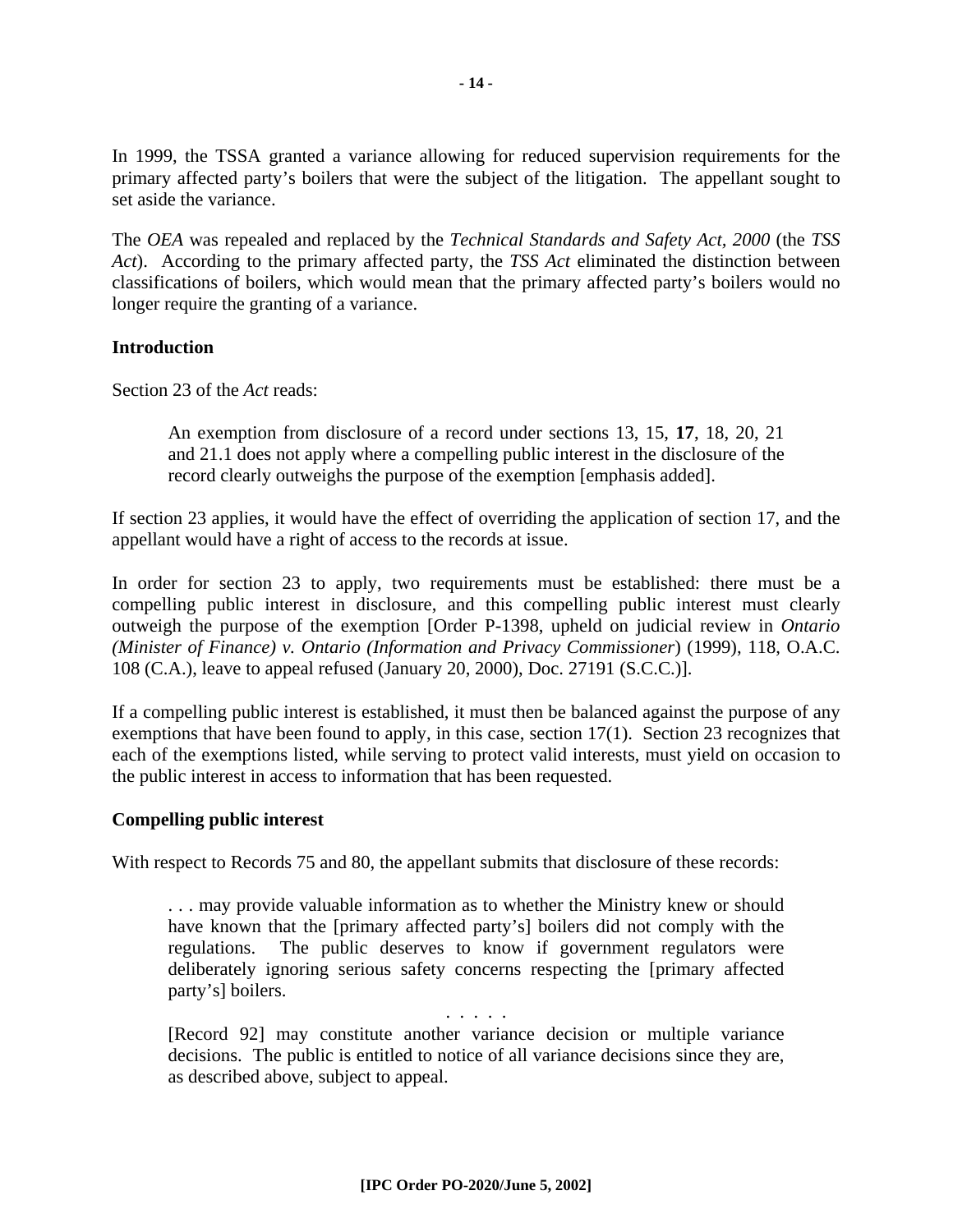. . . [T]he public interest is compelling in that it relates directly to a threat to public safety and an apparent attempt to "cover up" possible negligent practices by our public authorities.

The appellant also submits that the newspaper articles "disclose that there was considerable controversy at that time about the propriety and the advisability of amendments to regulations under the *OEA* which were allegedly demanded by [the primary affected party]". The appellant also included the last page of an eight-page report prepared by a consultant that "summarizes the public safety concerns surrounding the [primary affected party's] boilers which arose at [the hospital] as a result of the variance granted by TSSA." The report concludes that:

In my professional opinion, the safety considerations outlined above were not sufficiently addressed in the granting of the variance. A more reasonable and prudent approach would have been to require the continuous attendance of an operating engineer, as set out in the legislation.

The Ministry submits that the appellant's interest in the information is a "private interest", and further states:

 . . . The appellant raises no credible evidence that the granting of the variance was inappropriate.

. . . the appellant does not provide any evidence that the variance was granted to accommodate [the primary affected party]. Aside from two newspaper articles that are nearly two decades old, the truth of which has not been substantiated, there is simply no current evidence that the granting of the variance was inappropriate.

. . . . .

… the appellant has failed to substantiate that the release of the records is in fact compelling. The records do not raise "a strong interest or attention" because there is no general public interest in the matter. As discussed above, the interest is that of a private litigant.

The TSSA submits that:

. . . there is no public interest in the disclosure of the records and the Appellant is asserting a private commercial interest in the guise of public interest.

As evidenced by the . . . public media reports attached to the Appellant's representations on the issue of public interest in the disclosure of the record, the issue of the regulatory change and [the primary affected party's] plant in [a named city] received a full public airing. It cannot possibly be in the public interest to revisit this issue in 2002, some 13 years later, let along a compelling public interest.

. . . . .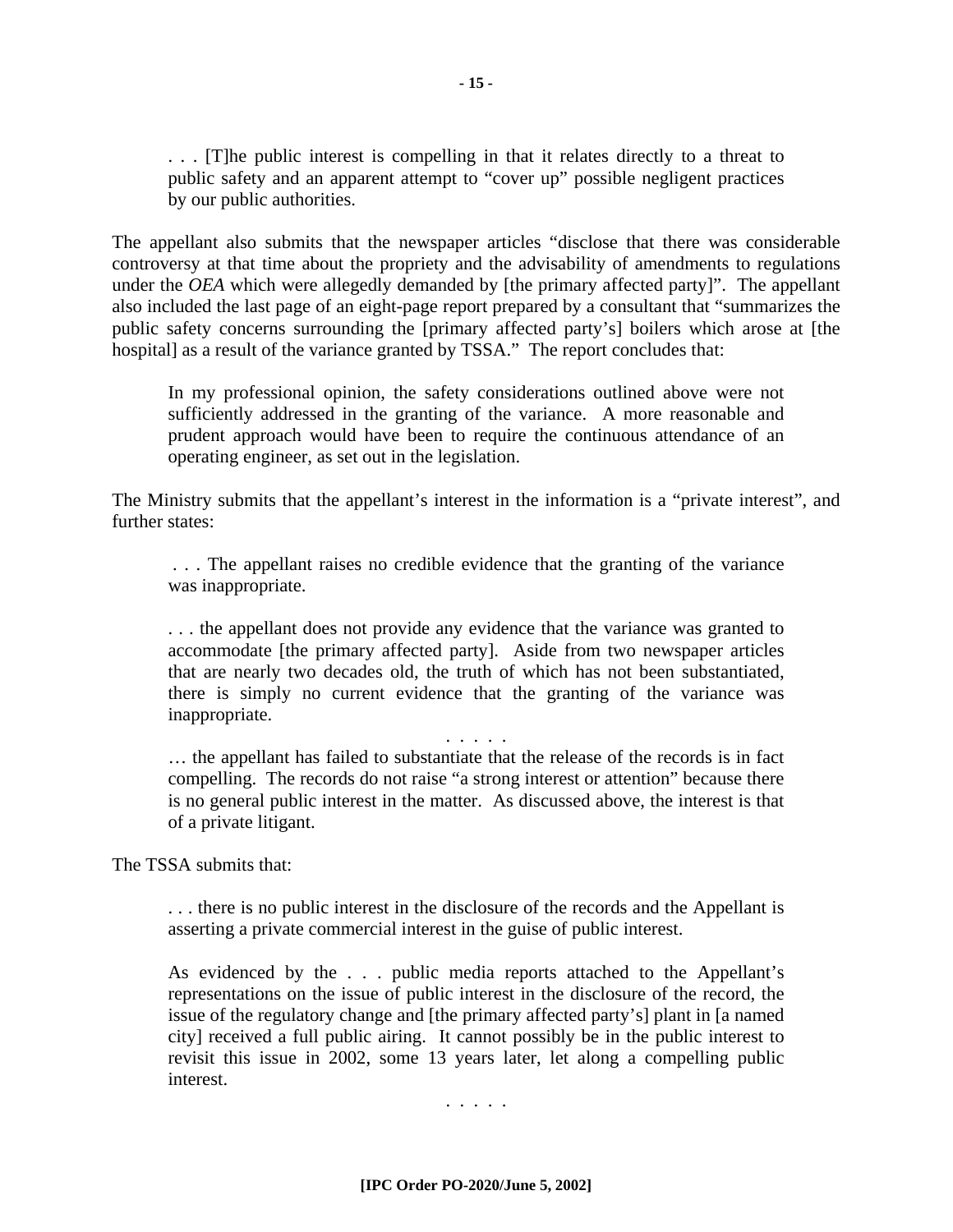We readily admit that there is a public interest in the safety of boilers, just as there is public interest in a clean and safe environment. Boiler safety should be the concern of every person. We submit, however, there is no evidence of a compelling public interest in the disclosure of the records in question.

There is no reported history or incidents involving the [primary affected party's] boilers, which are of such a specific concern for the Appellant. The variance that was granted for [the primary affected party] was very site-specific and it was as a result of a particular fact situation . . . We believe that the Appellant is seeking to obtain the requested information to advance and use in an appeal on a very fact specific variance decision.

. . . . . It is important to note that there is no recorded incident of a safety problem with [the primary affected party's] boilers. No evidence that has been provided of public safety issues other than the bold assertions of the Appellant.

The primary affected party submits that, as a result of the new classification of boilers under the *TSS Act*, its product would no longer require a variance and this renders the appellant's dispute over the TSSA's granting of the variance to the primary affected party no longer relevant. The primary affected party submits:

. . . there never was any compelling public interest in disclosure of the records in question. The "dispute" highlighted by [the appellant] was never motivated by questions of safety, but rather was a result of efforts to keep a foreign competitor out of the marketplace.

I am not persuaded in the circumstances that there exists a "compelling public interest" in disclosure of the information at issue. First, substantial portions of Records 75 and 92 are not exempt and will be disclosed, going some way towards shedding light on these issues. In addition, in my view, the appellant's interest in these records is essentially a private one. Accordingly, I find that section 23 does not apply.

## **ORDER:**

- 1. I uphold the Ministry's decision to withhold Record 80 and portions of Records 75 and 92.
- 2. I order the Ministry to disclose those portions of Records 75 and 92 that are **not** highlighted on the copy of the records provided to the Ministry with this order. Disclosure is to be made by July 10, 2002, but not before July 4, 2002.